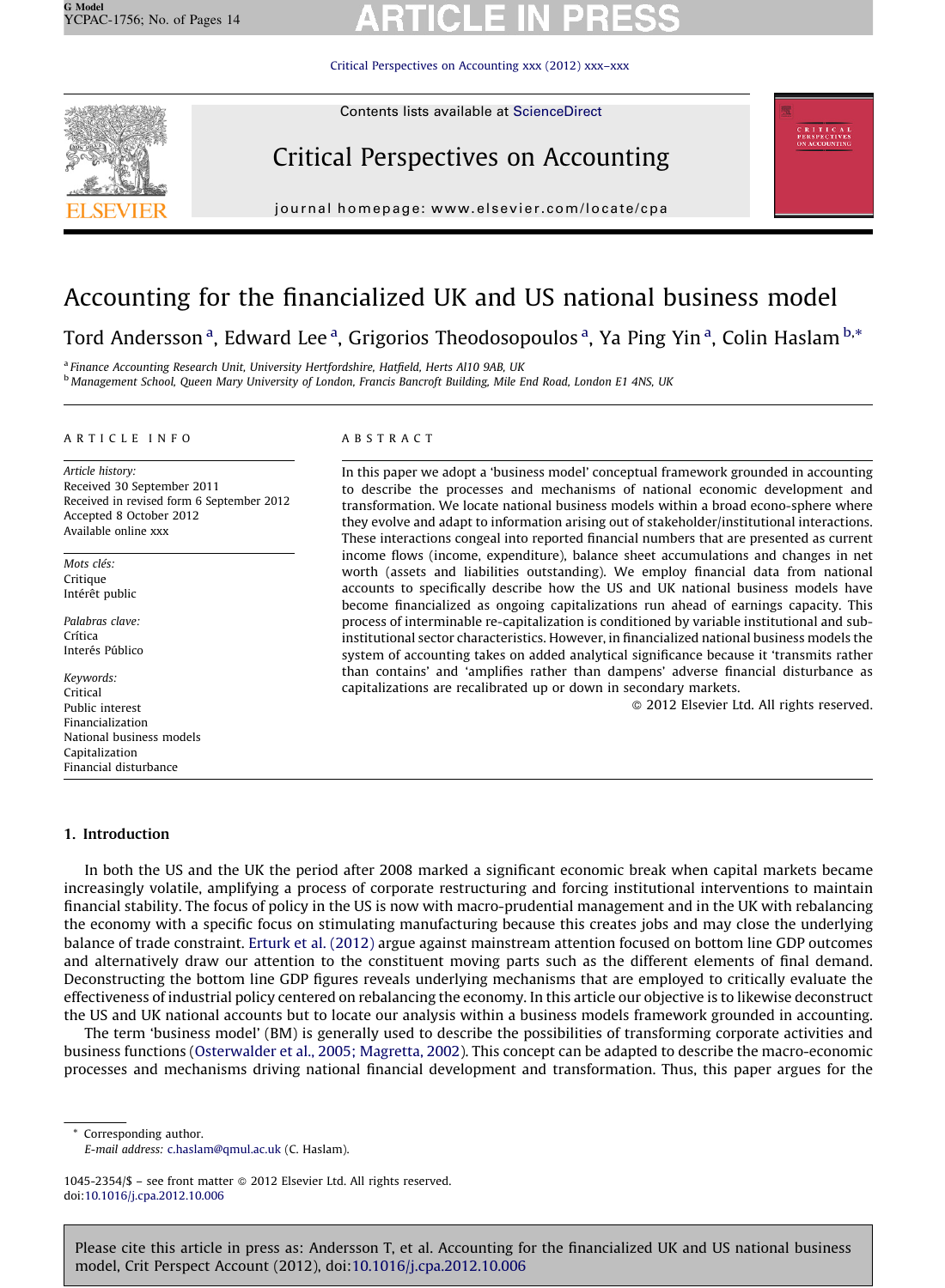## 2 T. Andersson et al. / Critical Perspectives on Accounting xxx (2012) xxx-xxx

examination of a national business model within an augmented accounting framework which captures and deconstructs both financial flows (income, expenditure, and flow of funds) and financial stock (balance sheet capitalization and net worth). We argue that such an accounting framework can be employed to describe the adaptation and evolution of national business models which are the product of stakeholder/institutional/regulatory interactions within the econo-sphere. Our objective is to locate national business models within accounting where financial flows and accumulated capitalization matter and to apply such a framework to construct a critical examination of the development of the US and UK national business model(s) over recent decades. Our general argument is that the US and UK national business model can be deconstructed into broad institutional elements: corporate (financial, non-financial), government and households. These institutional elements are constituted by the sum of their focal parts that is, focal firms and individual households operating with variable patterns of income, expenditure, cash surplus, allocation of funds and capitalization.

Our analysis of the UK and US national business model(s) reveals a general financial pattern namely: the accumulation of balance sheet capitalization (debt and equity) ahead of surplus generating capacity (Gross Operating Surplus). This financially leveraged outcome is explained by a range of factors that permit focal firms and households, within their respective national business models, to generate wealth recapitalizations ahead of surplus capacity. These factors include: low interest rates, financial product innovation (e.g. securitization, collateralized debt obligations and other derivatives), extension of financial intermediation, real estate and private equity firms, as well as accounting and regulatory adjustments that facilitate and extend the recognition of mark to market revaluations, goodwill, and holding gains in comprehensive income. This explanation contrasts with the notion that current capitalizations are the discounted present value of a stream of expected future cash surpluses extracted from productive corporate activities. In a financialized national business model, capitalizations are also the product of: financial innovation, brisk asset trading, the extraction of speculative holding gains and goodwill accumulations that, in turn, provide the collateral for further recapitalizations. Thus the augmentation of balance sheet capitalization, within national business models, is a function of both extracting cash from selling product and services for final consumption and an interminable process of financial manipulations to lever asset and liability values to generate holding gains and goodwill for wealth accumulation.

In this paper we argue that this process of financialization can best be understood within an augmented accounting framework that deconstructs national business models into their institutional and focal entity constituents. This paper is grounded in accounting and we employ financial numbers to make visible: cost structure, cash generative capacity, and balance sheet capitalization (asset and liabilities) upon which we construct critically engaged narratives about economic transformation (Froud et al., 2006; [Haslam](#page--1-0) et al., 2012). There is a long-standing tradition within economics that is concerned with how national accounts can capture the relation between income, expenditure and capital accumulations in the balance sheet. [Ruggles](#page--1-0) and Ruggles (1973) observed that the national accounts do not capture the financial relationship between capital gains and business/personal income even though this can be a major source of unearned income.

Capital gains provide a substantial amount of unearned income, but this is not included in either business or personal income in the national accounts. Any understanding of the income distribution or measurement of income inequality should take into account this major source of unearned income (Ruggles and [Ruggles,](#page--1-0) 1973: 113).

[Eisner's](#page--1-0) (1980) paper 'Capital Gains and Income: Real Changes in the Value of Capital in the United States, 1946-77' is a comprehensive project concerned with how national accounts should account for capital gains. Eisner [\(1980\)](#page--1-0) reveals the technical complexity associated with asset revaluations and estimating capital gains within the various institutional sectors. Eisner is convinced that capital gains should be accounted for because they inform us not only about the appropriate level of investment needed to maintain productive renewal but also about how capital gains can modify patterns of consumption and hence GDP.

As individuals or as societies we may have wealth that is the present value of an expected future stream of income that does not correspond to our preferred and planned future consumption. A lowering in the rate of interest may increase the value of that wealth and enable us as a consequence to plan a path of consumption that dominates the previous path [\(Eisner,](#page--1-0) 1980: 178).

The relation between income flow and changes in balance sheet capitalizations (stock) are explained as changes in the pattern of financial transactions and adjustments in asset valuation. National income, flow of funds, and balance sheet statements are the product of double-entry book-keeping which ensures that differences between income and expenditure are represented by corresponding adjustments to the flow of funds and ultimately changes in assets and liabilities where a constant balance is maintained. Thus Godley and Lavoie in their text 'Monetary [Economics'](#page--1-0) (2007) remind us of the importance of the concept of double entry book-keeping (the interlocking system of financial assets and liabilities) when constructing a 'transactions flow matrix' which captures movements in financial flows and changes in financial stocks within and across institutional sectors.

The evolution of the entire system may be characterized (at the level of accounting) by saying that at the beginning of each period, the configuration of stock variables (i.e. all physical stocks together with the interlocking system of financial assets and liabilities) is a summary description of (relevant) past history. [\(Godley](#page--1-0) and Lavoie, 2007: 8)

[Godley](#page--1-0) and Lavoie (2007) pay considerable attention to the construction of national economy financial accounts and argue that, for the purpose of constructing behavioral models, all transactions and price adjustments must be accounted for

Please cite this article in press as: Andersson T, et al. Accounting for the financialized UK and US national business model, Crit Perspect Account (2012), doi[:10.1016/j.cpa.2012.10.006](http://dx.doi.org/10.1016/j.cpa.2012.10.006)